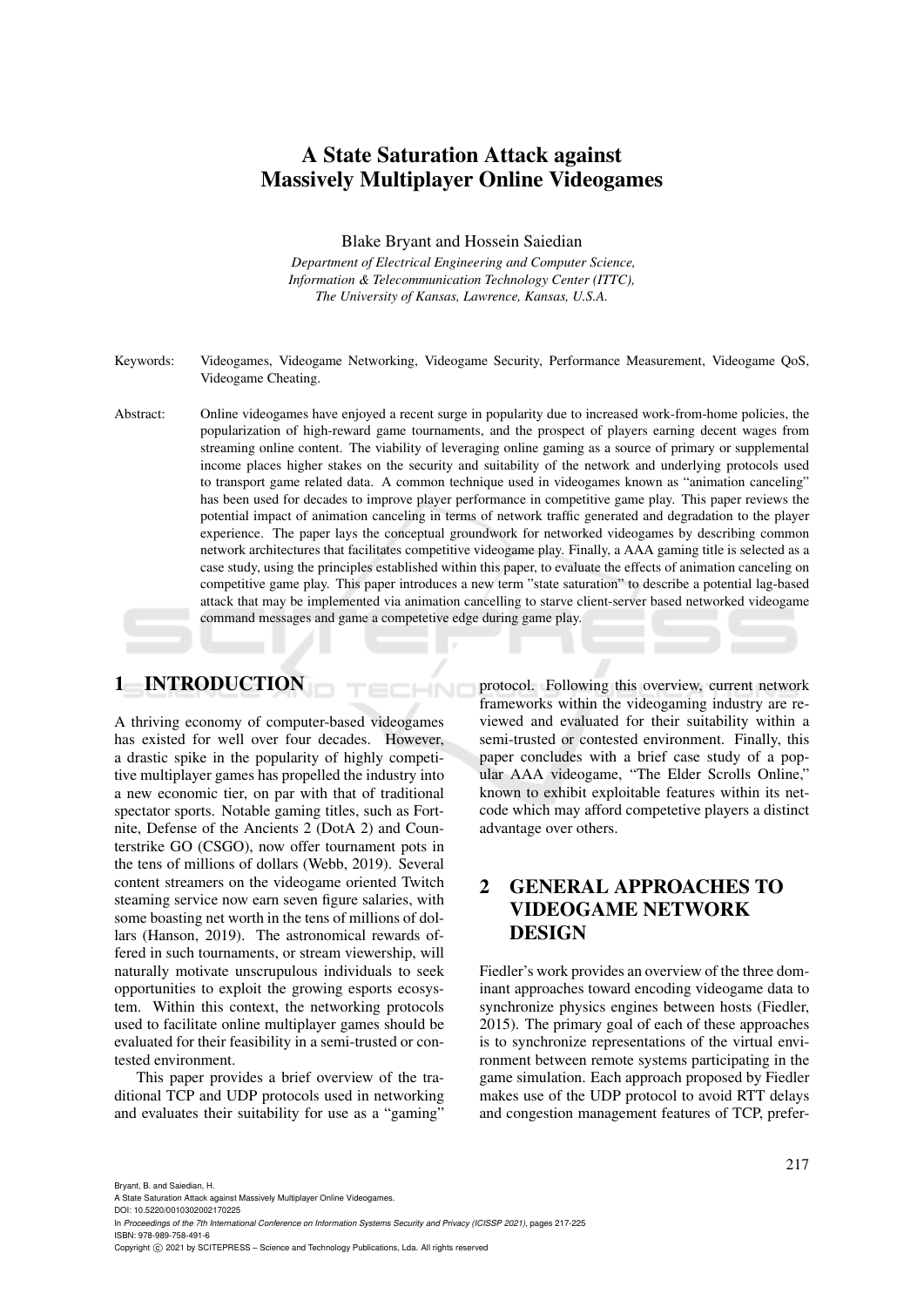ring to implement reliability through the mechanisms inherent to the network approaches. The three approaches are: deterministic lockstep, snapshot interpolation and state synchronization. Each of these approaches impact the bandwidth requirements for synchronizing physics engines between hosts, as well as their ability to tolerate network latency.

## 2.1 Deterministic Lock-step Networking

The deterministic lockstep approach requires the least amount of data as it merely passes user input instructions to a remote host running an identical simulation synchronized with the sending hosts. However, this smaller packet size comes at the expense of an increase in both server and client-side processing. One critical limitation of this approach is that the extreme processing demands placed on the server drastically limits the number of clients that may participate in networked games. According to Fiedler, the recommended maximum number of connections is limited to four clients to one server (Fiedler, 2015). The Unreal Engine documentation also cites lack of persistence, lack of player scalability and lack of frame rate scalability as critical limitations of this approach (Epic Games, 2012). Additionally, this approach requires games to be constrained to identical platforms due to difficulty in maintaining a deterministic state between different operating systems, hardware and compilers.

The deterministic lock-step approach achieves reliable data transmission by requiring the client to send consecutive packets containing all unacknowledged user inputs. This effectively communicates the client packet buffer to the server until it is acknowledged, at which point, the client buffer is reduced to merely unacknowledged inputs. However, unlike the function of TCP acknowledgment packets, the client is not throttled by the lack of server acknowledgments. The advantage of this approach over TCP is obvious in that the client may continue to update its buffer and the server without incurring an additional round trip time (RTT) delay. It is also worth noting that simulations running on the server must wait until input instructions are received from the client before it may proceed with the simulation. This is one of the key differences between this approach and state synchronization discussed later.

### 2.2 Snapshot Interpolation

The snapshot interpolation technique adopts a slightly different approach and sends a representation of the current state of the simulation between hosts. Typically, the server sends only the objects a client must draw to depict a frame representing the game world, then the client processes user input commands and sends the newly rendered state of objects previously sent from the server. This exchange will undoubtedly require more information than simply replicating user inputs. As such, bandwidth requirements increase, and games are less tolerant of network latency. Furthermore, bandwidth requirements with snapshot interpolation are dependent upon the number of game objects that must be updated making this a poor choice for simulations with many object interactions. Snapshot interpolation overcomes the unreliable nature of UDP by assuming that some packets will occasionally be lost, but gaps in data may be addressed by mathematically inferring a trend line between the two states received. For instance, if the recipient receives snapshots for state 1 and state 3, but not state 2, the recipient can simulate a transition between the two states received and avoid waiting to receive state 2.

An unfortunate side effect of this approach is the need to buffer multiple state snapshots prior to sending packets. This buffering introduces additional delay on top of network delay and is dependent upon the simulation framerate in the form of the equation latency=R/B; where R represents the framerate and B represents the number of packets to be buffered. Typically, networked games operate on a standard 60 frames per second refresh rate, meaning a buffer of three snapshots would incur a delay of 50 milliseconds in addition to the network

Despite its limitations, snapshot interpolation overcomes the issues associated with the deterministic lockstep approach, namely head-of-line blocking waiting on packets to arrive and requirements for strict control over client and sender hardware/software configurations.

### 2.3 State Synchronization

The state synchronization approach effectively builds upon the advances made from the previous two techniques. Namely, simulations are run on both client and server systems which render simulations in response to inputs generated on the client and are sent to the server. However, unlike the deterministic lockstep approach, the server does not wait for inputs if they do not arrive, but rather predicts what would happen based on previous inputs and reconciles differences if/when client inputs arrive. Additionally, the client-side rendering is subject to modifications based on state updates sent from the server's representation of the game world. However, unlike snapshot inter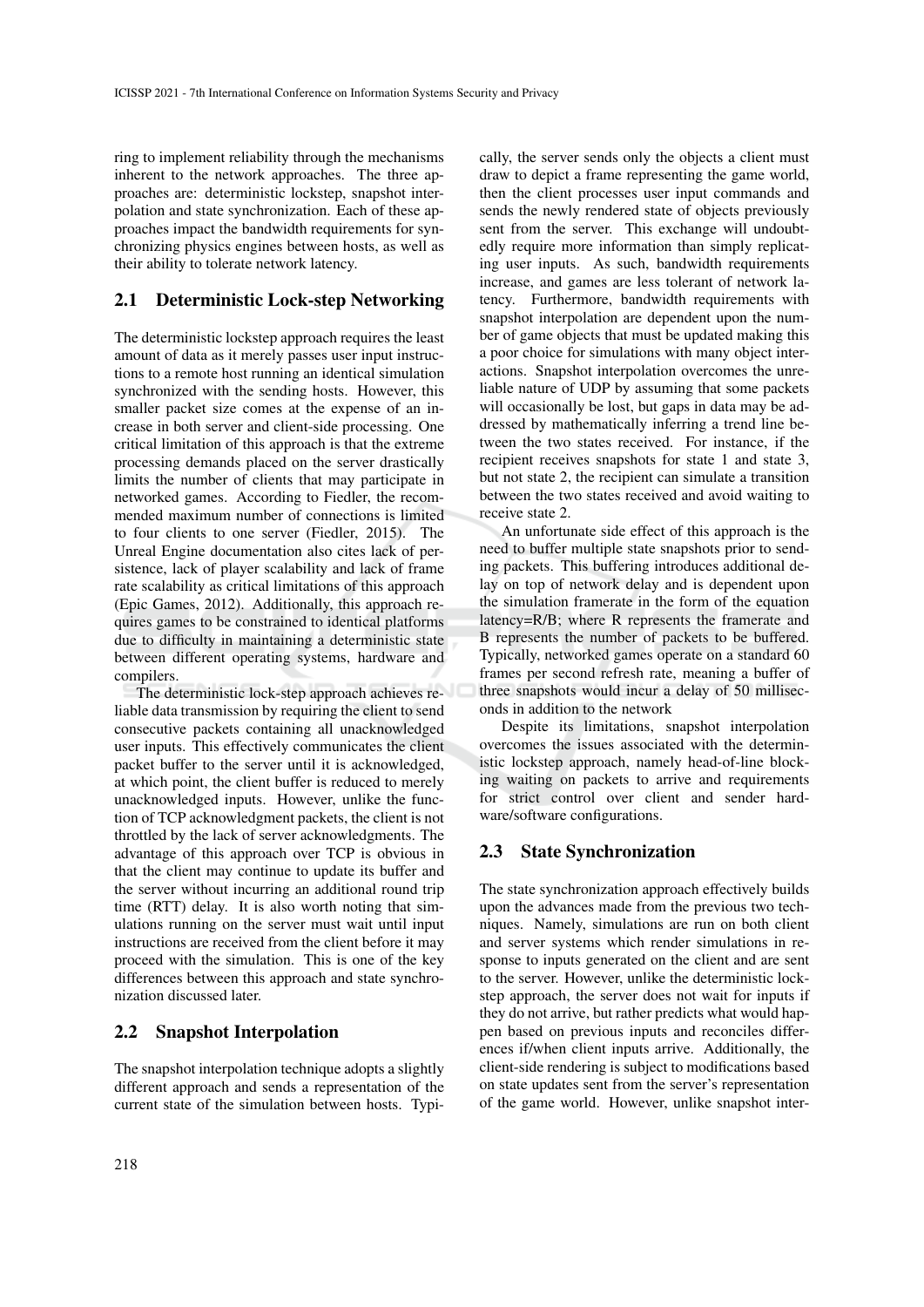polation, wherein the entire game world is sent, only a subset of object updates must be sent to the client for rendering. Which objects are sent in updates is based on a priority queue. Fiedler devised a technique known as a priority accumulator that tracks the priority of objects persistently between frames and accrues additional priority based on how stale the object is, meaning objects that have not been sent recently will naturally move to the front of the queue and ensure they are eventually sent (Fiedler, 2015).

The priority accumulator essentially maintains the status of objects that must be rendered in each frame whilst applying cumulative weights to objects that are most impactful on the gaming experience. For instance, player character objects will have a high priority, projectiles in shooting games will have the highest priority (even above player characters), and static objects will have the lowest priority. The priority accumulator is an effective bandwidth reduction tool in that it may selectively send only the most important objects and defer less critical objects for future updates. This also allows this technique to adhere to strict bandwidth limitations imposed by the game engine, potentially to ensure fairness amongst clients.

# 3 SECURITY CONCERNS WITH NETWORKED VIDEOGAMES

The background section of this paper described the unique networking challenges and approaches videogame developers apply to delivering simulated experiences. This section evaluates potential approaches attackers may use to exploit vulnerabilities in networked videogame implementations.

#### 3.1 Client-side Exploits

Documentation associated with each of the example implementations of the deterministic lock-step and state synchronization aproaches cited concerns with unethical players attempting to modify client-side binaries to gain an unfair advantage during game play (Carmack, 1996; Valve, 2017; Valve, 2019; Van Waveren, 2006). One of the critical weaknesses of these two approaches is that they rely on broadcasting complete state data to all clients. As such, unethical players may modify their systems to remove intended restrictions on client interpretation of state data.

For example, the real time strategy game Starcraft II, and other similar titles, implement a "fog of war" effect, wherein players may only see a certain portion of the map that would be visible to units within their control. However, client-side modifications to

the way in which the player's version of the game renders state data could result in disclosure of the entire map, giving one player a marked advantage over others. First-person-shooter client-side exploits could include aimbots or trigger bots that generate "hit" notifications on behalf of a player once they are within range of a competitor's character.

#### 3.2 Timing Exploits

Snapshot interpolation and state synchronization approaches implement client-side prediction models and lag compensating techniques that allow for the queuing of player inputs and replaying of past server-side state models to detect "would be" collisions from delayed player input (Epic Games, 2012; Valve, 2019). This feature may be exploited by modifying the timestamp associated with player input updates, or merely adjusting the client clock time during play. This was specifically cited as a concern within the Epic Unreal Engine networking documentation (Epic Games, 2012). Unfortunately, as all of the networking approaches described in this paper rely on best effort delivery, precise timing is impossible due to the possibility of lost packets.

#### 3.3 State Saturation

The state synchronization approach may be susceptible to a novel exploit presented in this paper known as "state saturation." State saturation refers to the process of intentionally stimulating an excessive amount of objects to be rendered within the scope of another player's simulation. As state synchronization approaches operate under the premise that only a portion of simulation world objects must be rendered by clients, and therefore consume bandwidth in periodic updates, and further more objects are determined to be in scope based on the visual perspective of a player's virtual character, an unethical player could attempt to force a disproportionately larger number of objects to be generated on a victims machine than on their own.

A notional scenario wherein this could occur would be something akin to causing an environmental avalanche, or detonating several graphically intensive explosions within a victim's view, while simultaneously out of the attackers view. In theory, the rapid introduction of new objects that must be rendered by the victim would adversely effect priority scheduling for the victim's state updates and either exhaust their bandwidth available to process moves, or inhibit their ability to render the attacker's actions in a timely manner, effectively reducing their available reaction time. This could give one player a marked advantage over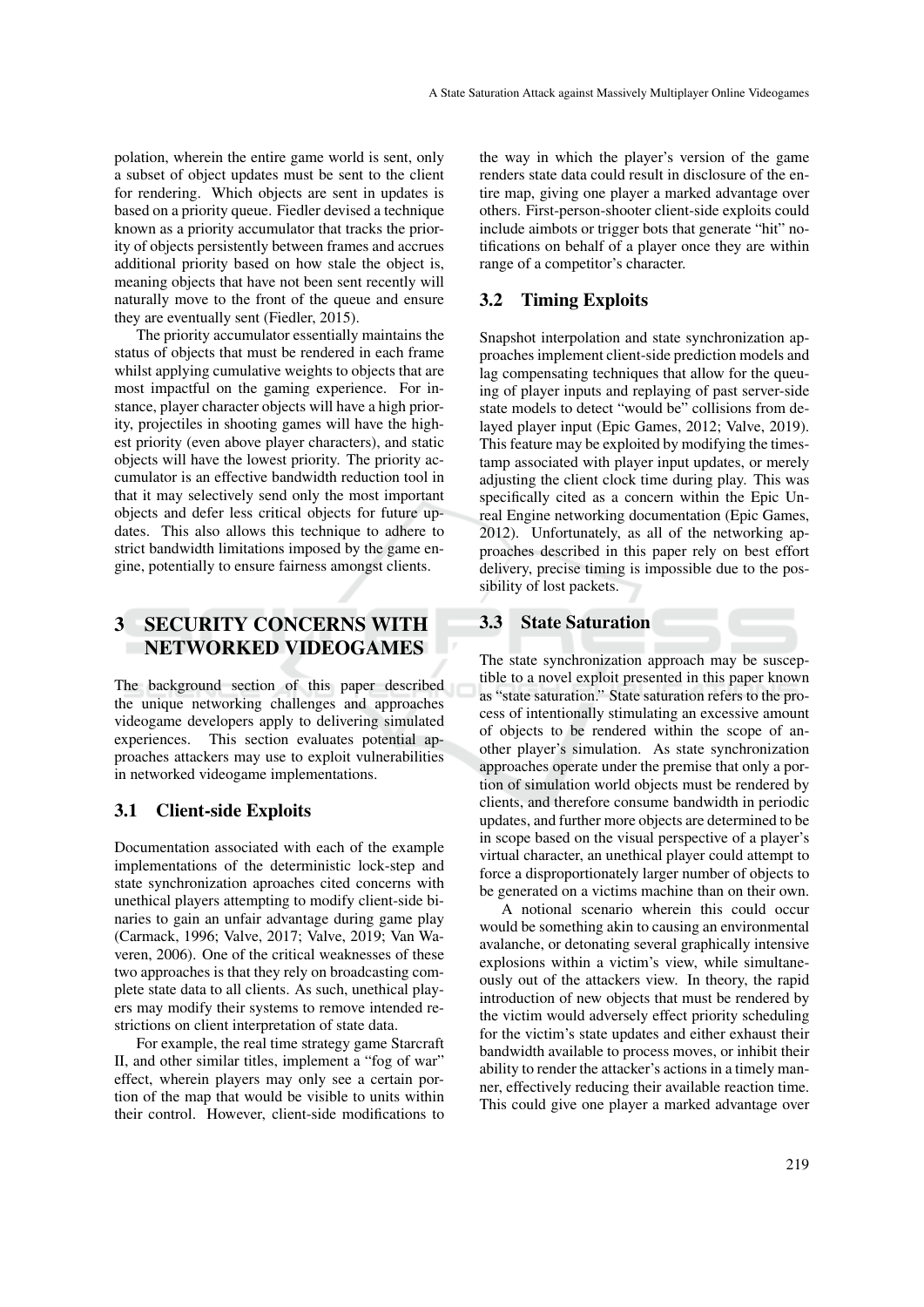another during a competition, but would be highly dependent upon the game's state scoping model and potentially simulation specific environmental factors.

#### 3.4 Volumetric Denial of Service

All network based game models are susceptible to bandwidth exhaustion associated with volumetric denial of service attacks. However, surprisingly, the oldest networking approach, using strict determinism, may be the best approach for thwarting such attacks. Deterministic lock-step networking approaches force the simulation to halt and await input from each client prior to progressing. An attacker attempting to exhaust a victim's bandwidth to introduce lag into their simulation could unintentionally introduce lag into their own experience as well. However, the effectiveness of this technique will vary between game implementations, depending on whether the networking model enforces strict determinism or allows for input loss.

# 4 CASE STUDY: THE ELDER SCROLLS ONLINE

The Elder Scrolls Online is a AAA massive multiplayer online role-playing game which claims to have accrued more than 15 million players between its launch in 2014 and January of 2020 (Talbot, 2020). The Elder Scrolls Online impacts multiple gameoriented revenue generation models. The game client software requires a one-time purchase with free access to online servers. In addition, players may optionally choose to pay a monthly subscription fee to access select desirable features of the game, which include unfettered access to periodic releases of discrete downloadable content (DLC) or quality of life improvements. Players may also choose to refrain from the subscription model and purchase select items through in game rewards. Furthermore, players may exchange real-world currency for virtual currency to purchase content.

### 4.1 Analysis of Social Media Data

The Elder Scrolls Online exhibits a healthy social community of players who host content on private websites or stream content via outlets such as Twitch or Mixer, all of which benefit from ad revenue associated with viewership. Actual subscriber numbers are not known to the public; however, active player counts may be extracted from statistics contained within the Steam content delivery service. Steamcharts.com reports concurrent player count typically fluctuates between 20,000 to 30,000 players online at a given time, with a peak volume of 49,000 concurrent players (Steamcharts, 2020).

A web scraping program was developed to gather data from the official user forums and support traditional SQL based relational queries to draw inferences from forum posts (The Elder Scrolls Online Forum, 2020). A total of 3.2 million messages, representing 164,000 distinct conversations, were analyzed. References to player action priority or mentions of a clientside exploit were of particular interest for this study.

Analysis of social media data indicates the Elder Scrolls Online fosters an active and vocal competitive player-versus-player (PVP) community. 6.75% of all forum topics analyzed were dedicated to discussion of PVP gameplay and 35.2% of all discussion topics containing at least one message referring to PVP activities. 34.03% of discussions contain a reference to game fairness, balance, or relative difficulty adjustments for player characters. The player community also comment on tactics or techniques used to improve performance within the game indicated by 15.6% of discussion topics containing at least one reference to the damage-per-second (DPS) statistic used to measure player performance within the game. The community also comments on the game's performance, with 3.2% of discussions referencing game performance or network lag.

DPS is often determined through skillful execution of player actions within an optimal sequence, referred to as a parse or rotation. References to this prioritized action sequence occurs in 6.2% of discussions, and a concept known as "animation cancelling," which will be expanded upon later in this paper, occurs in 3.98% of discussions.

Analysis of message composition for specific topics pertaining to DPS performance indicates that "rotation" or "parse" appears in 16.79% of messages that also contain the term "DPS". Furthermore, 10.96% of messages that reference "parse" or "rotation" also reference animation cancelling. Interestingly, 9.77% of topics pertaining to animation cancelling also contain at least one reference to "bugs" in the Elder Scrolls code. Forum discussions such as these ultimately exposed the presence of exploitable features within The Elder Scrolls Online game client that may be used by players to bypass player input throttling mechanisms covered in the following section of this paper.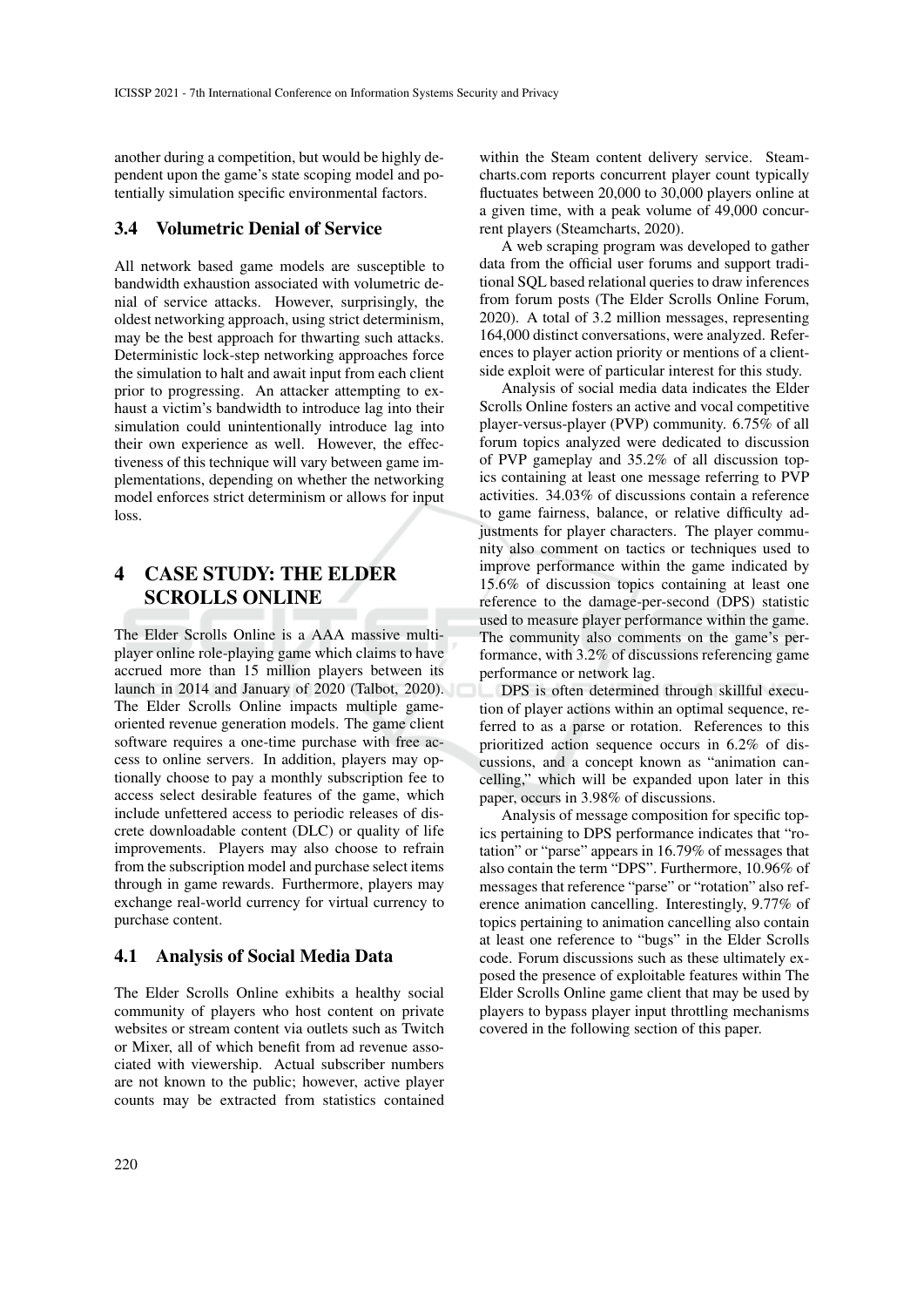## 4.2 Exploiting Client Side Validation- Animation Canceling and Weaving

The previous section of this paper introduced references to animation canceling. Many expert and competitive players in The Elder Scrolls Online community laud this technique as one of the " important elements of high-performance game play. One of the earliest references to the concept of animation canceling, within the official Elder Scrolls Online forums, dates back to May 2015 (Uberkull, 2015), which in itself references a quoted response from the game developer in 2014 stating that animation canceling was not intended, but isn't something that the developer intends to fix. YouTube personalities began referencing the technique as early as October of 2014, six months after the game was released to the public (Deltia, 2014). A Zenimax endorsed player representative known as "Alcast", published a player guide on his website pertaining to animation canceling in August of 2019, wherein he explains how to execute the technique as well as potential performance gains of a 50% improvement to player DPS (Naranarra, 2019).

Essentially, animation canceling relies upon players exploiting client-side validation of controller input prior to sending messages to the game server. This is made possible through The Elder Scrolls Online's "reactive" gameplay approach wherein players may input different types of actions with varying priorities. This priority-based system allows for interrupts to occur within a sequence of actions resulting in the highest priority actions being executed prior to the natural completion of the preceding action. The intended purpose is to allow players to reactively block or dodge actions of other characters within the simulation. However, player offensive actions are intended to be throttled by the game client to prevent players from merely rapidly pressing keys or clicking buttons and flooding servers with player input messages.

A control mechanism called a "cooldown" timer is implemented to prevent the same action from being executed more than once within a one-second update cycle. The cooldown timer is a hard-throttling mechanism that the player may not bypass. However, an additional "soft-throttling" mechanism is employed in the form of character animations associated with actions. For instance, a player swinging a sword typically takes longer to animate than the actual processing of the input message or the period of the action cooldown timer. The game client restricts player input from being accepted for the same type of input while an animation for the type is being executed. Figure 1 illustrates data flow for processing player input data on the game client.

Savvy players eventually learned that each player input belonged to one of the categories discussed above and could potentially be used to interrupt the animation sequence of a lower priority input. Note, this interruption did not cancel the previous input message, it merely removed the soft-throttling mechanism associated with the player waiting for an animation to conclude prior to submitting an additional input message to the server. The intended behavior of the client-side throttling mechanisms was for players to submit 1 attack action per second, with the possibility to interrupt said action with a defensive move in response to other characters. However, as multiple input types may be used as attacks, and multiple input types may be used as defenses, potential combinations of inputs could result in a continuous stream of alternating input types resulting in four times more attack messages than originally intended.

## 4.3 Animation Canceling Impact on Network Performance

The Wireshark protocol analyzer software was used to capture network packets during game play of the Elder Scrolls Online. Based upon the packet capture analysis, The Elder Scrolls Online makes use of TCP traffic exclusively. Overreliance on the TCP protocol to handle all client and server communication within the Elder Scrolls Online could be partially responsible for the challenges Zenimax Online Systems is facing in improving the network performance of their game, as reflected by player dissatisfaction with network performance in the official online forums.

Additional Wireshark packet captures were collected to measure variations in network traffic volume due to player actions in the game. Comparisons between player driven input were conducted within a player character "housing" instance, where no other player characters would be sending commands processed by the server. A Logitech G600 programmable mouse was used to store macros of input commands associated with various player input command sequences. 50 millisecond delays were interwoven between command inputs resulting in approximately 10 actions being sent to the game client per second.

The Elder Scrolls Online game client generates an average of 4.14 packets per second when sending state updates to the game server. Player movement, such as walking or running also exhibits this same traffic pattern. Rapid and persistent mouse clicks, indicating repetitive input commands for a "light attack" sequence, exhibit a slight increase of traffic sent to an average of 4.2 packets sent by the game client and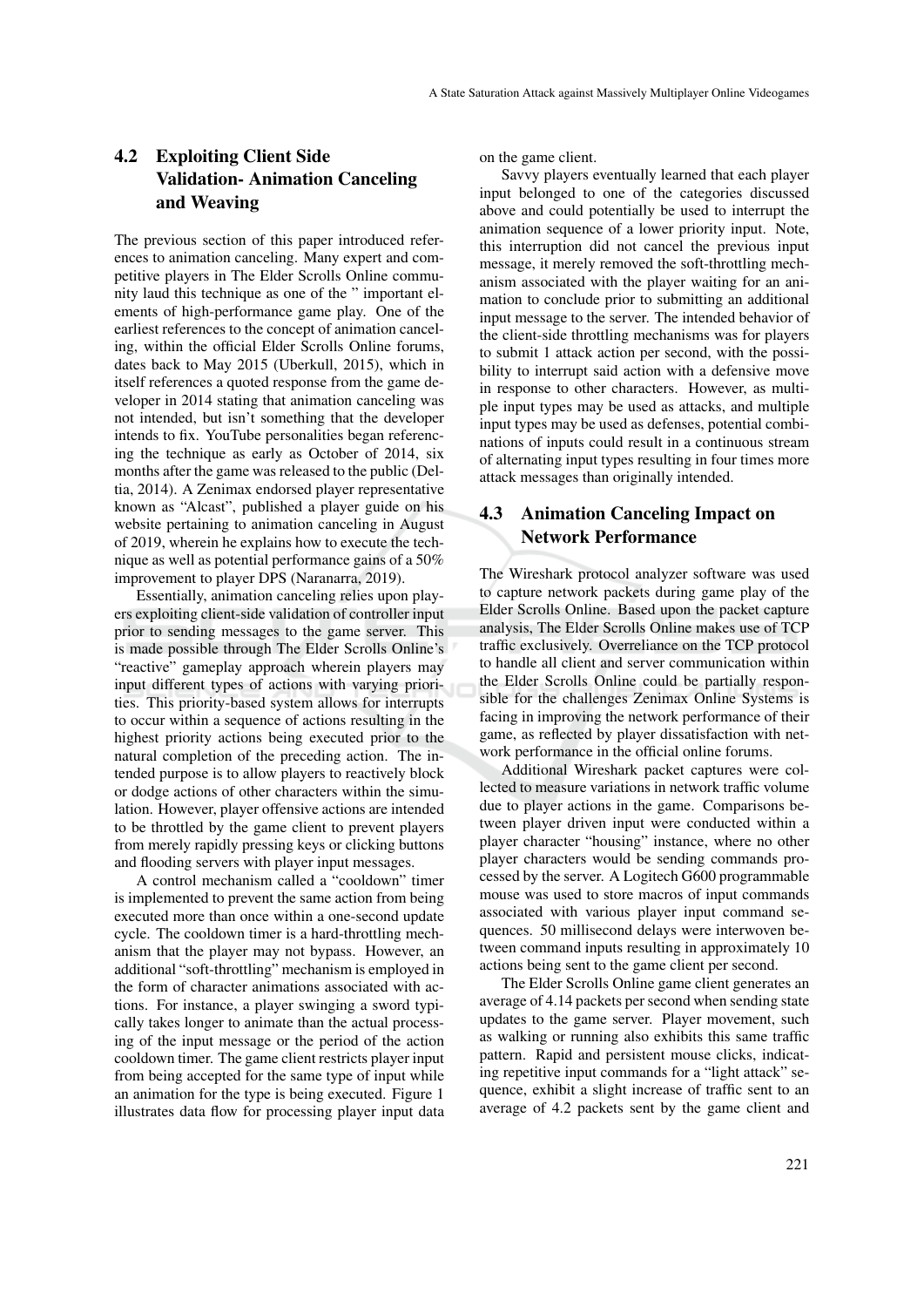

Figure 2: Elder Scrolls Online Intended Input Throttling Behavior.

4.89 packets received from the game server. This is a negligible 1.4% increase in packets sent and 18.1% increase in packets received. The increase in packets received from the server may be due to updates from the game server indicating random bonus damage inflicted by chance events associated with player actions. This mild increase in network traffic indicates that the intended game throttling mechanisms are functioning and limiting the 10 actions per second to a single player input per update cycle.

Scenarios where multiple types of offensive player inputs are alternated resulted in an average of 4.96 packets sent by the game client and 5.66 packets received from the game server. This is a 19.81% increase in packets sent and 36.71% increase in packets received. Scenarios where multiple types of offensive player inputs are alternated with defensive inputs generated an average of 11.4 packets sent by the game client and 10.9 packets received from the game server per second. This marks a 175.36% increase in packets

sent and 163.29% increase in packets received over the update baseline. The latter scenario is most likely to occur in player-versus-player (PVP) type activity where players are reacting to unpredictable stimulus.

## 4.4 Animation Canceling Impact on Gameplay

As alluded to in the previous sections, implementing animation canceling techniques may increase the number of messages that are sent to, and therefore must be processed by, the game server. Analysis of official forum discussions indicates that player concerns pertaining to network performance are reflected within 35% of discussions about competitive player-versus-environment (PVE) gameplay and 60% of PVP game play discussions. PVP game play is expected to have a larger negative impact on network performance due to its use of alternating offensive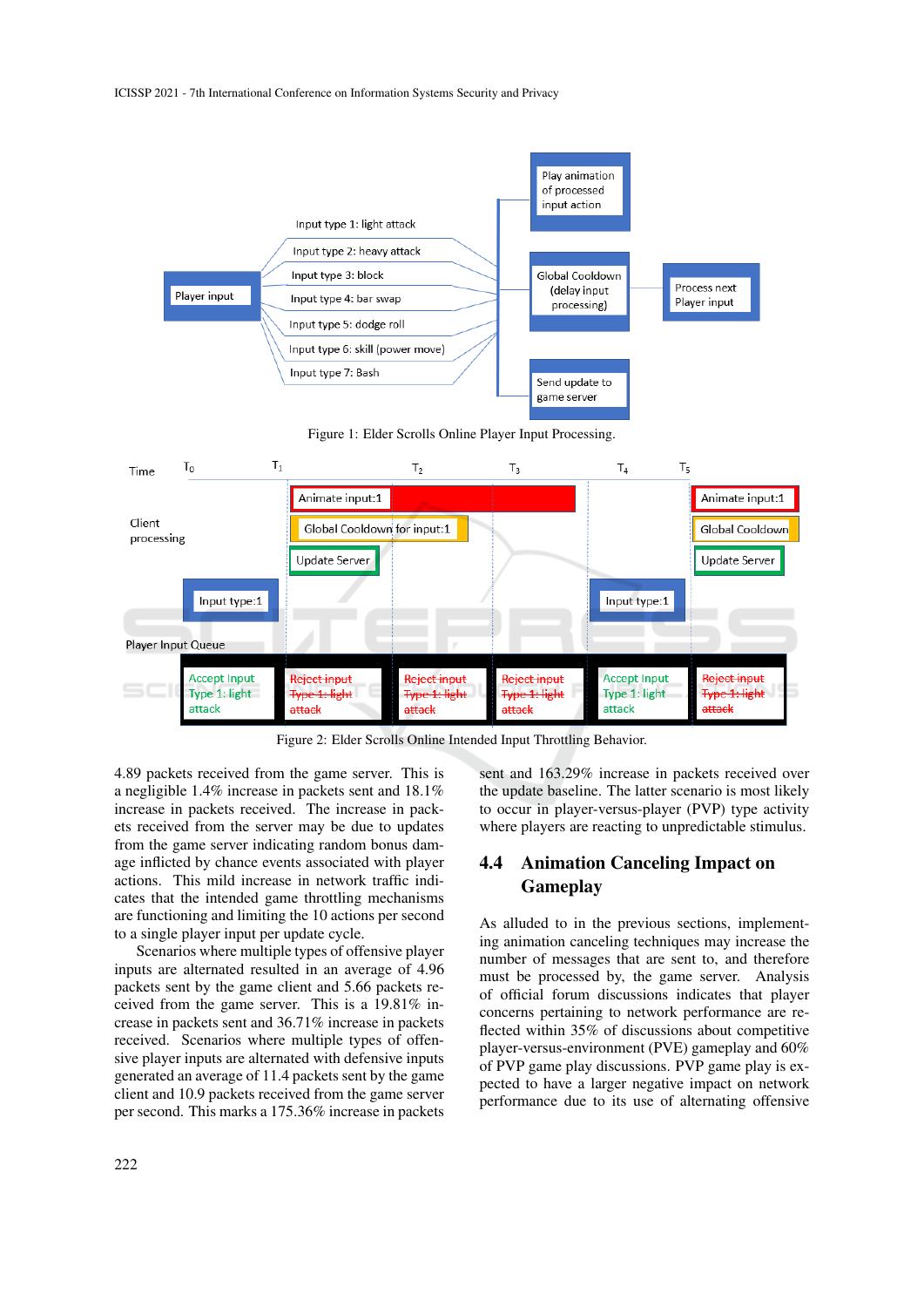

Figure 3: Elder Scrolls Online Unintended Throttling Behavior.

and defensive inputs, which appears to explain the increased occurrence of complaints by players within that sub community.

The Elder Scrolls Online also hosts a special player-versus-player (PVP) environment, named Cyrodiil, where hundreds of players may compete against one another. The official claim from Zenimax Online Systems regarding the number of players allowed within this environment is 1,800 players (roughly 600 for each of the three possible teams or alliances in the game) (Elder Scrolls Online Forum, 2015). However, it appears that the number of available simultaneous players have been adjusted over the years to account for complaints of network performance issues. It is currently estimated by the player community to be approximately 200 players per faction, for a total of 600 players at a time (Elder Scrolls Online Forum, 2016). Not surprisingly, 61% of player discussions pertaining to PVP activities on the Cyrodiil servers contain references to negative network performance.

## 4.5 Comparing the Case Study to Theoretical Network Models

Though the exact innerworkings of The Elder Scrolls Online network communication layer is unknown, Zenimax Online Systems publicly stated that early development of the game made use of the publicly available game engine known as the HeroEngine platform (Biessener 2012). The official HeroEngine documentation outlines the inter server communication model used to send updates between its component servers (HeroEngine (2012) . Game client information is replicated to area servers which serve as load balancers for communications to the master game server. As players' characters traverse the game world, their character model information is replicated between area servers and handoff is performed during a brief loading screen presented to the game client and player.

HeroEngine documentation indicates that bandwidth optimization techniques, similar to those described in Fiedler's state synchronization approach, are employed to decrease the size of each replication message sent between game clients as well as between area proxy servers and the master game server. Area servers track player character position information to be implemented as a factor in determining spatial awareness and determining object priority for replication. Objects that are further away from a player character object will have a lower priority in replication and may be throttled to decrease replication bandwidth. Furthermore, replication messages are optimized with bit packing so only byte streams are sent between the client and servers with special bit offsets mapped to data fields in lookup tables on game servers. This drastically decreases bandwidth consumption but makes reverse engineering of the protocol problematic.

The bandwidth optimization techniques appear to be effective in setting hard limits on player client communication rates. Client data rates are limited to the maximum amount of information the client may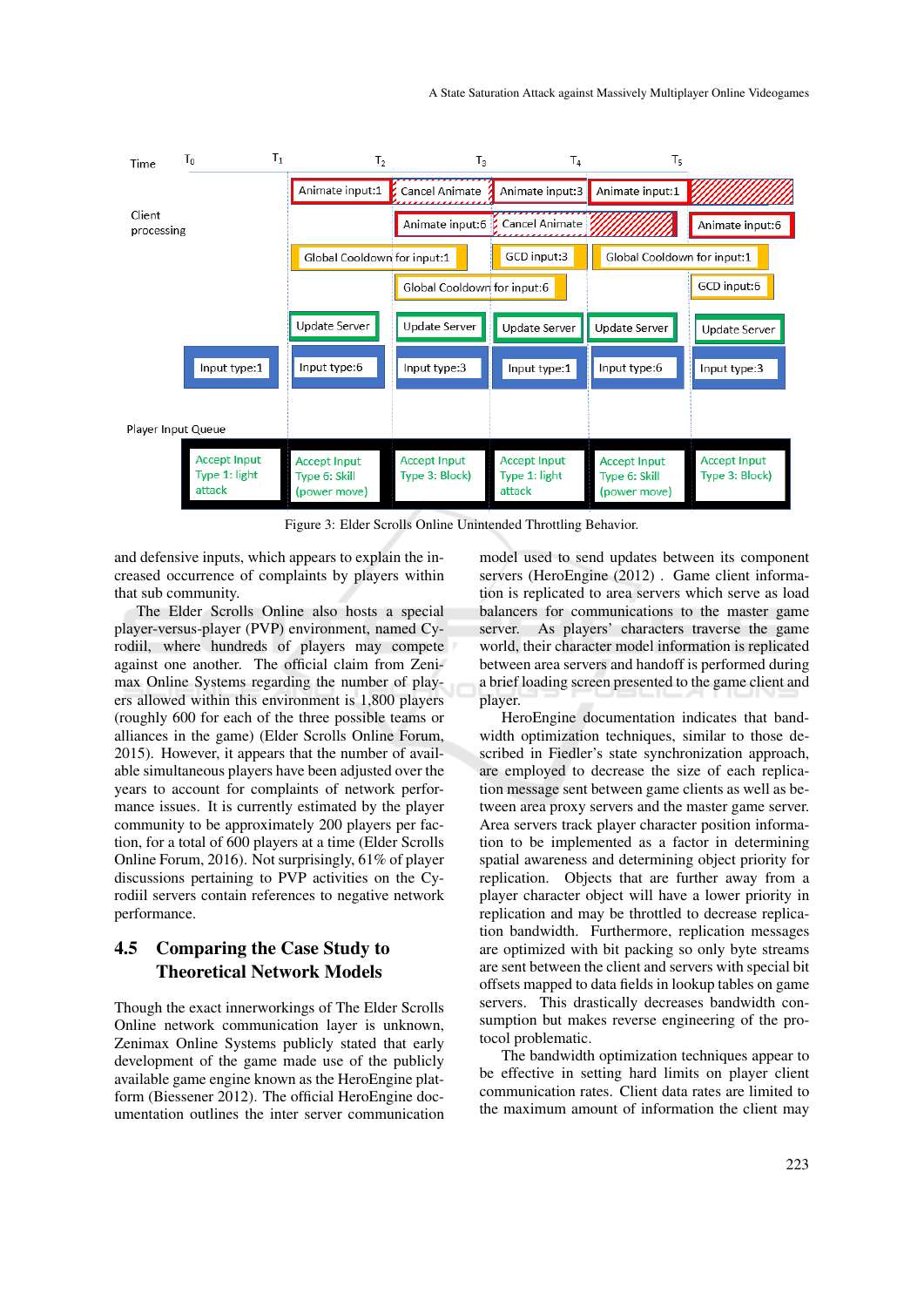communicate within a one second burst, not to exceed 40,960 bytes. Furthermore, the size of individual replication messages may not exceed 4,096 bytes. This indicates that only 10 maximum size replication messages may be sent between the game client and the game servers in a single second.

Zenimax Online Systems may have implemented a custom game engine between 2012 and 2014, the period between their leasing of the HeroEngine and the release of The Elder Scrolls Online game, however analysis of pcap data collected via Wireshark indicates there are several similarities between the Zenimax Online Systems game engine and the Hero-Engine. The Zenimax Online Systems engine implemented in The Elder Scrolls Online appears to implement several different servers that the game client communicates with, as indicated by the variety of IP addresses contained within their communication. Furthermore, these IP addresses change when a player's character transitions between different areas of the game. Additionally, the number of updates messages sent between the client and the server increase in proportion to the number of dynamic game objects (such as other player characters) within proximity to the current game client-controlled character. The game engine used in The Elder Scrolls Online also makes exclusive use of the TCP protocol, like the Hero-Engine.

# 5 CONCLUSIONS

This paper provided a brief overview of historical and contemporary approaches toward the implementation of networked multiplayer videogames. Three general approaches toward networked game development were presented: deterministic lockstep, snapshot interpolation, and state synchronization. Security concerns associated with potential player cheating were discussed within the context of these three general networking approaches. It is apparent that each game's exposure to security issues is dependent upon the chosen approach to implementing networking.

HNO

The AAA videogame title the Elder Scrolls Online was used as a case study for evaluating the potential impacts of a client-side videogame exploit known as "animation canceling." Experimental data generated from replicating common "animation cancelling" scenarios indicates that the developers of the Elder Scrolls Online appear to have optimized their network code for the most popular scenarios used in player-versus-environment (PVE) gameplay, but have not yet addressed drastic network performance impacts from a common "animation cancelling" scenario used in player-versus-player (PVP) gameplay. The combination of allowing client-side input interrupts, and the need to process defensive actions, such as player "block" commands by the game server, result in the possibility of increasing player generated network traffic by more than 175%.

Though analysis of social media data indicates "animation cancelling" resides in a small subset of discussions within official player forums, hardcore gaming personalities have demonstrated the ability to achieve up to 50% increased performance in damageper-second (DPS) scores through skillful implementation of the technique. Furthermore, the subset of gameplay within the Elder Scrolls Online associated with PVP activity exhibits an increased frequency of complaints about network performance. It is likely that the increased occurrence of defensive interrupts within player input commands within the PVP environment, similar to actions described in section 4.3 of this paper, may be partially to blame for this suboptimal network performance.

However, the Elder Scrolls Online implementation of TCP based networking protocols may also be a key contributing factor in its degraded network performance within highly populated player areas. TCP based networking decreases the benefits of implementing some of the data loss and delay avoidance techniques described within section 2 of this paper. This may be especially relevant to the Elder Scrolls Online as it is most suited to the state synchronization approach. Furthermore, section 4.5 outlines data flow limitations implemented by the Hero-Engine framework, which shaped the early development of the Elder Scrolls Online. These data flow limitations may be exploited through increased state synchronization size and velocity, referred to in this paper as "state saturation," ultimately starving game clients from sending player input information and contributing to player perceived lag spikes.

Ultimately, the authors assess that the use of "animation canceling" poses both a distinct competitive advantage to skilled players, and a considerable threat to network stability. The case study indicates that effective client validation may be used to minimize the impact "animation cancelling" may have on the network; however, failure to account for all potential user inputs and priority interrupts could result in drastic increases in network traffic for games based on the state synchronization framework.